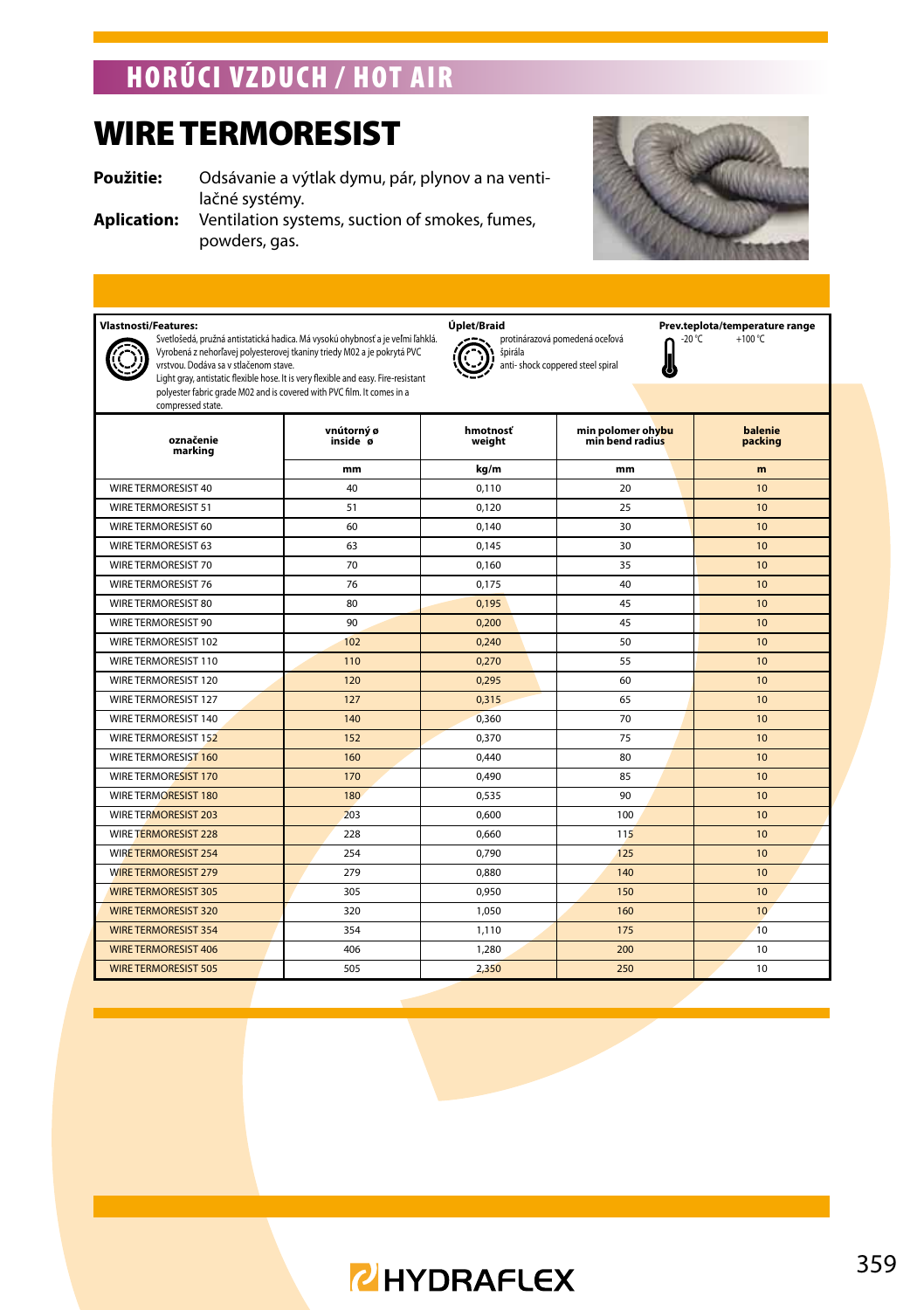### VULCANO TPR-A

**Použitie:** Odsávanie a transport horúceho vzduchu, výfukových plynov, chemických výparov a pod. Je vhodná aj pre navijaky do garáží a staníc STK pre odvod výfukových plynov (v závislosti na vedení potrubia)

**Aplication:** Extraction and transportation of hot air, exhaust gases, chemical vapours etc. Designed for hose reels in garages and Technical Inspection Offices for exhaust gases extraction



| <b>Vlastnosti/Features:</b> | Úplet/Braid<br>Prev.teplota/temperature range                                              |                                                   |                                                                                                                                                  |                                                             |        |                    |  |  |
|-----------------------------|--------------------------------------------------------------------------------------------|---------------------------------------------------|--------------------------------------------------------------------------------------------------------------------------------------------------|-------------------------------------------------------------|--------|--------------------|--|--|
|                             | stena: tenký čierny plášť zo zmesi PP/EPDM<br>wall: thin black jacket from PP/EPDM mixture |                                                   | pružná oceľová špirála, potiahnutá špeciálnou vrstvou-<br>chrániacou proti predreniu<br>elastic steel spiral, coated with special anti-rub layer |                                                             | -40 °C | $+125^{\circ}$ C   |  |  |
| označenie<br>marking        | vnútorný ø<br>inside ø                                                                     | min.hrúbka stenv<br>Min. Wall<br><b>Thickness</b> | max.hrúbka<br>stenv<br>Max. Wall<br><b>Thickness</b>                                                                                             | min polomer<br>vákuum<br>ohvbu<br>vaccum<br>min bend radius |        | balenie<br>packing |  |  |
|                             | mm                                                                                         | mm                                                | q/m                                                                                                                                              | bar                                                         | mm     | m                  |  |  |
| VULCANO TPR-A 38            | 38                                                                                         | 0.40                                              | 190                                                                                                                                              | 0.20                                                        | 30     | 20 <sub>0</sub>    |  |  |
| <b>VULCANO TPR-A 40</b>     | 40                                                                                         | 0.40                                              | 200                                                                                                                                              | 0.20                                                        | 32     | 20                 |  |  |
| <b>VULCANO TPR-A 45</b>     | 45                                                                                         | 0.40                                              | 230                                                                                                                                              | 0.20                                                        | 36     | 20                 |  |  |
| <b>VULCANO TPR-A 51</b>     | 51                                                                                         | 0.40                                              | 250                                                                                                                                              | 0,20                                                        | 40     | 20                 |  |  |
| VULCANO TPR-A 60            | 60                                                                                         | 0.40                                              | 300                                                                                                                                              | 0.17                                                        | 50     | 20                 |  |  |
| VULCANO TPR-A 63            | 63                                                                                         | 0.40                                              | 310                                                                                                                                              | 0.17                                                        | 55     | 20                 |  |  |
| VULCANO TPR-A 70            | 70                                                                                         | 0.50                                              | 440                                                                                                                                              | 0.17                                                        | 60     | 20 <sub>2</sub>    |  |  |
| <b>VULCANO TPR-A 76</b>     | 76                                                                                         | 0.50                                              | 470                                                                                                                                              | 0.17                                                        | 65     | 20                 |  |  |
| VULCANO TPR-A 80            | 80                                                                                         | 0.50                                              | 500                                                                                                                                              | 0.16                                                        | 65     | 20 <sub>2</sub>    |  |  |
| VULCANO TPR-A 90            | 90                                                                                         | 0.50                                              | 580                                                                                                                                              | 0.16                                                        | 75     | 20 <sub>2</sub>    |  |  |
| VULCANO TPR-A 102           | 102                                                                                        | 0.60                                              | 620                                                                                                                                              | 0.13                                                        | 85     | 15                 |  |  |
| VULCANO TPR-A 110           | 110                                                                                        | 0.60                                              | 660                                                                                                                                              | 0.12                                                        | 90     | 15                 |  |  |
| VULCANO TPR-A 120           | 120                                                                                        | 0.60                                              | 730                                                                                                                                              | 0.10                                                        | 100    | 15                 |  |  |
| <b>VULCANO TPR-A 127</b>    | 127                                                                                        | 0.65                                              | 840                                                                                                                                              | 0.10                                                        | 105    | 15                 |  |  |
| VULCANO TPR-A 130           | 130                                                                                        | 0.65                                              | 870                                                                                                                                              | 0.08                                                        | 105    | 15                 |  |  |
| <b>VULCANO TPR-A 140</b>    | 140                                                                                        | 0.65                                              | 950                                                                                                                                              | 0.08                                                        | 115    | 15                 |  |  |
| <b>VULCANO TPR-A 152</b>    | 152                                                                                        | 0.65                                              | 1030                                                                                                                                             | 0.08                                                        | 125    | 15                 |  |  |
| VULCANO TPR-A 160           | 160                                                                                        | 0.65                                              | 1100                                                                                                                                             | 0.07                                                        | 130    | 15                 |  |  |
| VULCANO TPR-A 180           | 180                                                                                        | 0.65                                              | 1350                                                                                                                                             | 0,05                                                        | 150    | 15                 |  |  |
| <b>VULCANO TPR-A 203</b>    | 203                                                                                        | 0.65                                              | 1500                                                                                                                                             | 0.04                                                        | 165    | 15                 |  |  |
| VULCANO TPR-A 228           | 228                                                                                        | 0.65                                              | 1700                                                                                                                                             | 0.04                                                        | 185    | 10 <sup>10</sup>   |  |  |
| VULCANO TPR-A 254           | 254                                                                                        | 0.65                                              | 1950                                                                                                                                             | 0.04                                                        | 210    | 10 <sup>10</sup>   |  |  |
| <b>VULCANO TPR-A 279</b>    | 279                                                                                        | 0.65                                              | 2150                                                                                                                                             | 0,04                                                        | 230    | 10 <sup>1</sup>    |  |  |
| VULCANO TPR-A 305           | 305                                                                                        | 0.65                                              | 2400                                                                                                                                             | 0.03                                                        | 250    | 10 <sup>1</sup>    |  |  |
| <b>VULCANO TPR-A 356</b>    | 356                                                                                        | 0.65                                              | 2790                                                                                                                                             | 0.03                                                        | 300    | x                  |  |  |
| <b>VULCANO TPR-A 406</b>    | 406                                                                                        | 0,65                                              | 3250                                                                                                                                             | 0,03                                                        | 350    | x                  |  |  |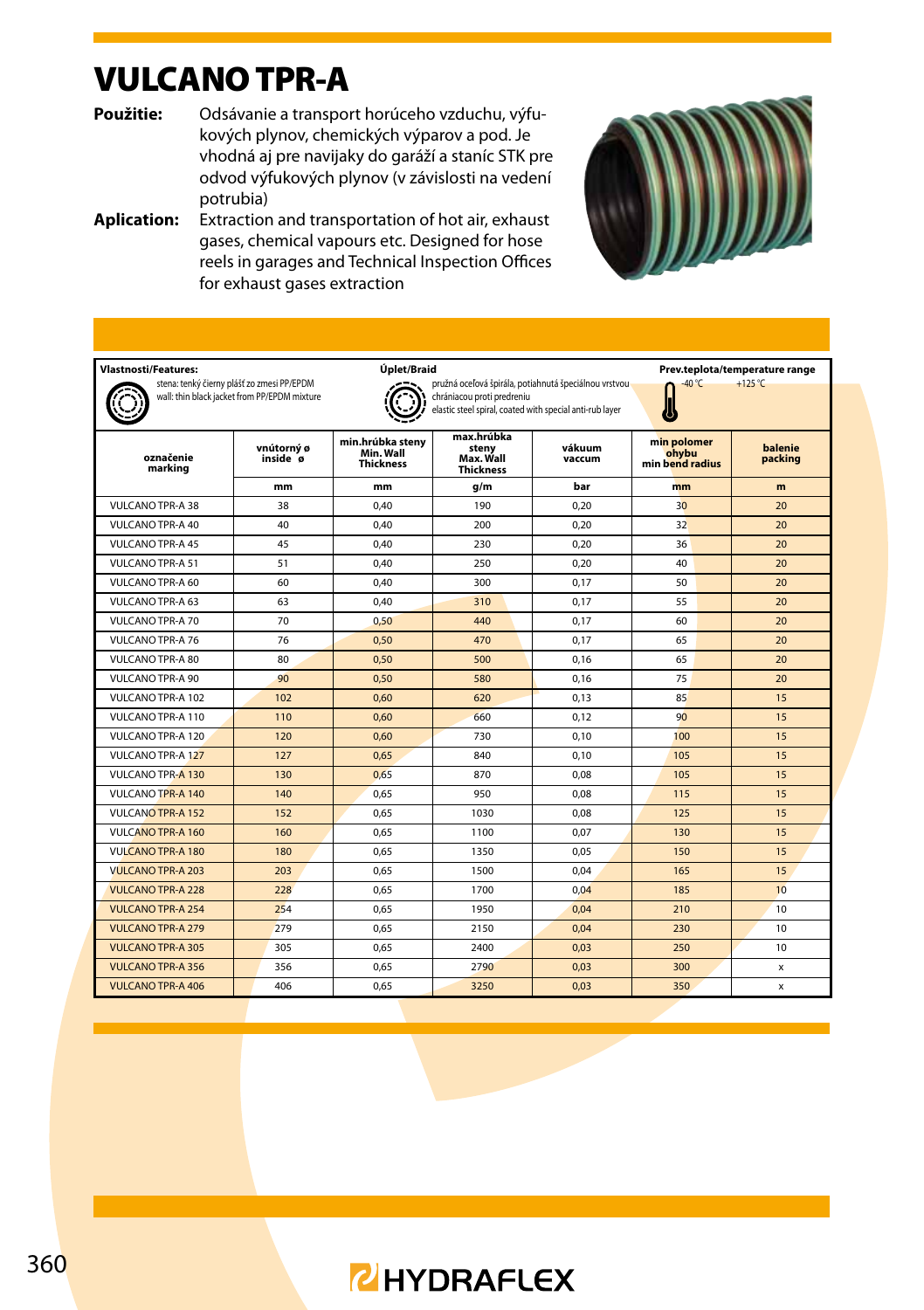### **NEODUCT**

**Použitie:** V automobilovom priemysle, sušenie granúl, priemyselné výpary, plastové granule, tlač a papier.



**Aplication:** Exhaust Gas, Industrial ventilation, Automotive, Plastic Industries, Air Conditioning , Printing and Paper

| Obal/cover  |                                                                                                      |                  |                                                                                                                                        |                          | Prev.teplota/temperature range             |
|-------------|------------------------------------------------------------------------------------------------------|------------------|----------------------------------------------------------------------------------------------------------------------------------------|--------------------------|--------------------------------------------|
|             | Bronzom obalená oceľová špirála, potiahnutá sklennou tkaninou impregnovanou neoprénom. Farba: čierna |                  | One ply of neoprene coated glass fabric, with an inside visible bronze plated steel wire helix. Single outer glass cord. Colour: black | -55°C<br>$-55^{\circ}$ C | +130°C (max. 150°C)<br>+130°C (peak 150°C) |
| označenie   | vnútorný ø<br>inside ø                                                                               | vákuum<br>vaccum | min polomer ohybu<br>min bend radius                                                                                                   | hmotnosť<br>weight       | balenie<br>packing                         |
| marking     | mm                                                                                                   | bar              | mm                                                                                                                                     | kg/m                     | m                                          |
| NFODUCT 25  | 25                                                                                                   | 0.53             | 12                                                                                                                                     | 0.120                    | $\overline{4}$                             |
| NFODUCT 32  | 32                                                                                                   | 0.50             | 16                                                                                                                                     | 0.130                    | $\overline{4}$                             |
| NFODUCT 38  | 38                                                                                                   | 0.50             | 19                                                                                                                                     | 0.165                    | $\overline{4}$                             |
| NFODUCT 41  | 41                                                                                                   | 0.45             | 21                                                                                                                                     | 0.177                    | $\overline{4}$                             |
| NFODUCT 51  | 51                                                                                                   | 0.44             | 25                                                                                                                                     | 0.250                    | $\overline{\mathbf{4}}$                    |
| NFODUCT 63  | 63                                                                                                   | 0.40             | 31                                                                                                                                     | 0.300                    | $\overline{4}$                             |
| NFODUCT 70  | 70                                                                                                   | 0.35             | 35                                                                                                                                     | 0.395                    | $\overline{4}$                             |
| NFODUCT 83  | 83                                                                                                   | 0.30             | 41                                                                                                                                     | 0.470                    | $\overline{4}$                             |
| NFODUCT 89  | 89                                                                                                   | 0.29             | 44                                                                                                                                     | 0.495                    | $\overline{4}$                             |
| NFODUCT 102 | 102                                                                                                  | 0.26             | 51                                                                                                                                     | 0.570                    | $\overline{4}$                             |
| NFODUCT 121 | 121                                                                                                  | 0.19             | 60                                                                                                                                     | 0.760                    | $\overline{4}$                             |
| NFODUCT 127 | 127                                                                                                  | 0.17             | 63                                                                                                                                     | 0.805                    | $\overline{4}$                             |
| NFODUCT 152 | 152                                                                                                  | 0.14             | 76                                                                                                                                     | 1.050                    | $\overline{4}$                             |
| NFODUCT 160 | 160                                                                                                  | 0.14             | 80                                                                                                                                     | 1.090                    | $\overline{\mathbf{4}}$                    |
| NFODUCT 178 | 178                                                                                                  | 0.12             | 89                                                                                                                                     | 1,210                    | $\overline{4}$                             |
| NFODUCT 203 | 203                                                                                                  | 0.07             | 101                                                                                                                                    | 1,380                    | $\overline{4}$                             |
| NEODUCT 254 | 254                                                                                                  | 0.05             | 127                                                                                                                                    | 1.650                    | $\overline{4}$                             |
| NEODUCT 305 | 305                                                                                                  | 0.03             | 152                                                                                                                                    | 2.000                    | $\overline{4}$                             |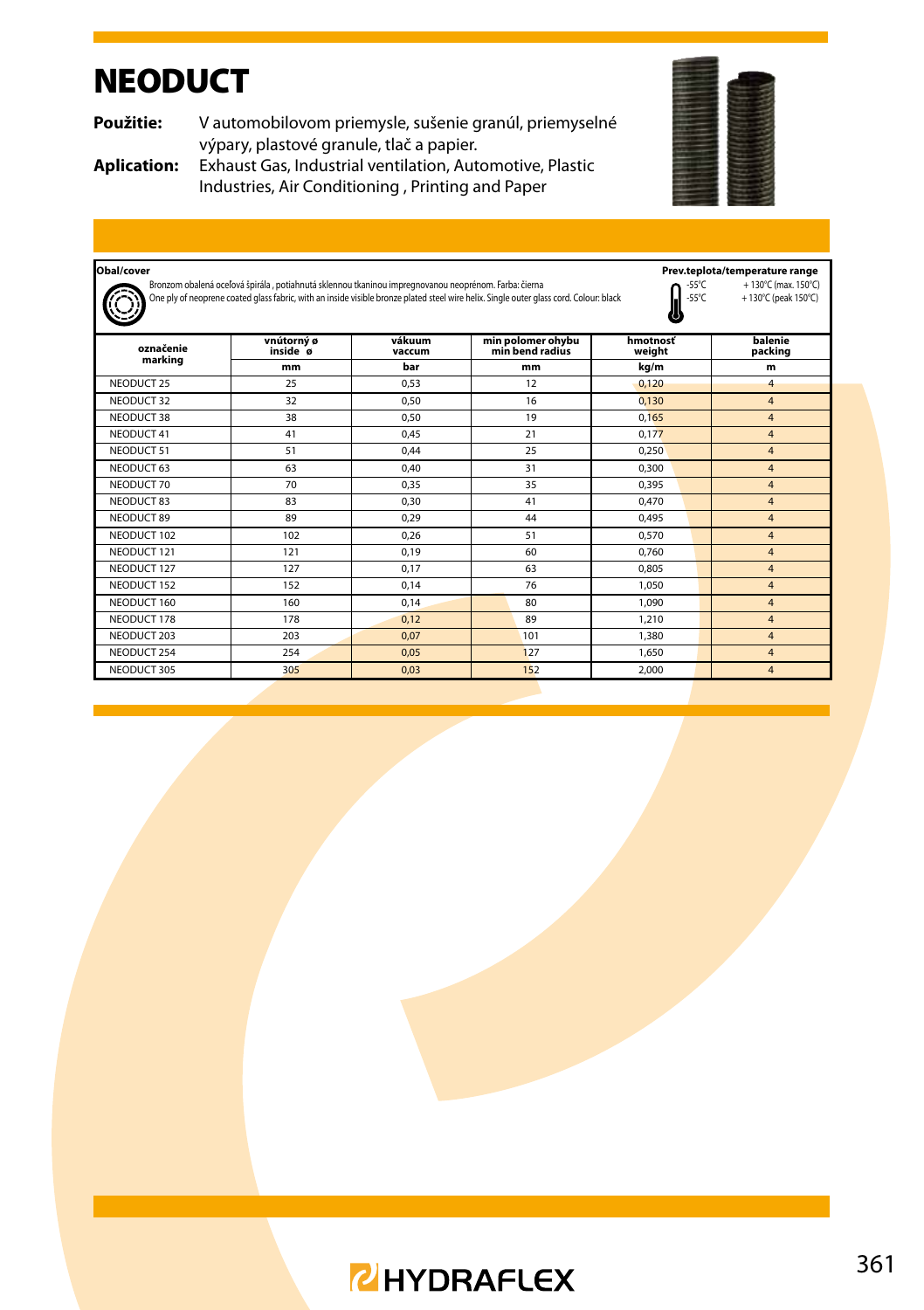### EOLO CLIP HYPALON

**Použitie:** Nasávacia a výtlačná hadica na prach, plyny. Pre ventilačnú a klimatizačnú techniku.

**Aplication:** Suction and blast of dust, fibres, furnace exhaust gasses, welding smokes. Suitable for venting and air-conditioning systems



n

 $+170 °C$ 

**Obal/cover**<br>Ciana Stana: Hunalon . notiabuttá robustarouá tkanius Suotkuvi profilia z pozipkovanáho oseľováho nácu **prev. Prev.teplota/temperature range** Čierna. Stena: Hypalon - potiahnuté polyesterové tkanivo. Svorkový profil je z pozinkovaného oceľového pásu.

Dobrá odolnosť voči minerálnym olejom, lúhom, kyselinám a väčšine chemikálií.

Black, Wall: Hypalon – coated polyester fabric. Galvanised steel band clamp section. Good resistance to mineral oils, alkalis, acids and to most chemicals.

**označenie marking vnútorný ø inside ø vonkajší ø outside ø vákuum vaccum pracovný tlak working pressure min polomer ohybu min bend radius hmotnosť weight balenie packing** mm | mm | bar | bar | mm <mark>| kg/m | m</mark> EOLO CLIP HYPALON 50 | 50 | 62 | 0,380 | 0,700 | 19 | 0,7<mark>60 |</mark> 6 EOLO CLIP HYPALON 55 | 55 | 67 | 0,350 | 0,660 | 21 | 0,820 | 6 EOLO CLIP HYPALON 60 60 72 0,320 0,630 22 0,890 6 EOLO CLIP HYPALON 65 65 77 0,290 0,600 24 0,960 6 EOLO CLIP HYPALON 70 70 82 0,260 0,570 25 1,030 6 EOLO CLIP HYPALON 75 75 87 0,230 0,545 27 1,100 6 EOLO CLIP HYPALON 80 80 92 0,200 0,525 28 1,160 6 EOLO CLIP HYPALON 90 | 90 | 102 | 0,140 | 0,485 | 31 | 1,<mark>300 |</mark> 6 EOLO CLIP HYPALON 100 | 100 | 112 | 0,120 | 0,320 | 22 | 1,<mark>030 |</mark> 6 EOLO CLIP HYPALON 110 110 122 0,105 0,300 24 1,<mark>130 6</mark><br>FOLO CLIP HYPALON 120 120 132 0,090 0,280 26 1,220 6 EOLO CLIP HYPALON 120 120 132 0,090 0,280 26 1,220 6 EOLO CLIP HYPALON 125 125 137 0,085 0,275 27 1,<mark>270 6</mark> EOLO CLIP HYPALON 130 130 142 0,075 0,270 28 1,320 6 EOLO CLIP HYPALON 140 | 140 | 152 | 0,060 | 0,255 | 30 | 1,420 | 6 EOLO CLIP HYPALON 150 | 150 | 162 | 0,050 | 0,175 | 32 | 1,040 | 6 EOLO CLIP HYPALON 160 160 172 0.045 0.165 34 1110 6 EOLO CLIP HYPALON 170 170 182 0,040 0,160 36 1,170 6 EOLO CLIP HYPALON 175 175 187 0,040 0,155 38 1,210 6 EOLO CLIP HYPALON 180 180 192 0,040 0,155 38 1,240 6 EOLO CLIP HYPALON 200 200 212 0,030 0,145 42 1,370 6 EOLO CLIP HYP<mark>ALON 215</mark> 215 227 0,030 0,135 46 1,470 66 EOLO CLIP HYPALON 225 225 237 0,025 0.135 48 1.540 6 EOLO CLIP HYPALON 250 250 262 0,025 0,100 52 1,710 6 EOLO CLIP HYPALON 275 275 287 0.020 0.095 58 1,870 6 EOLO CLIP HYPALON 300 300 312 0,015 0,090 62 2,040 6 EOLO CLIP HYPALON 350 350 362 0,015 0,065 72 2,370 6 EOLO CLIP HYPALON 400 400 412 0,010 0,060 82 2,710 6 EOLO CLIP HYPALON 450 | 450 | 462 | 0,010 | 0,055 | 92 | 3,040 | 6 EOLO CLIP HYPALON 500 500 512 0,005 0,035 102 3,370 6 EOLO CLIP HYPALON 600 600 612 0,005 0,030 122 4,040 3 EOLO CLIP HYPALON 700 700 712 0,002 0,030 142 4,710 3 EOLO CLIP HYPALON 800 800 812 0,002 0,025 162 5,370 3 EOLO CLIP HYPALON 900 900 912 0,001 0,020 182 6,040 3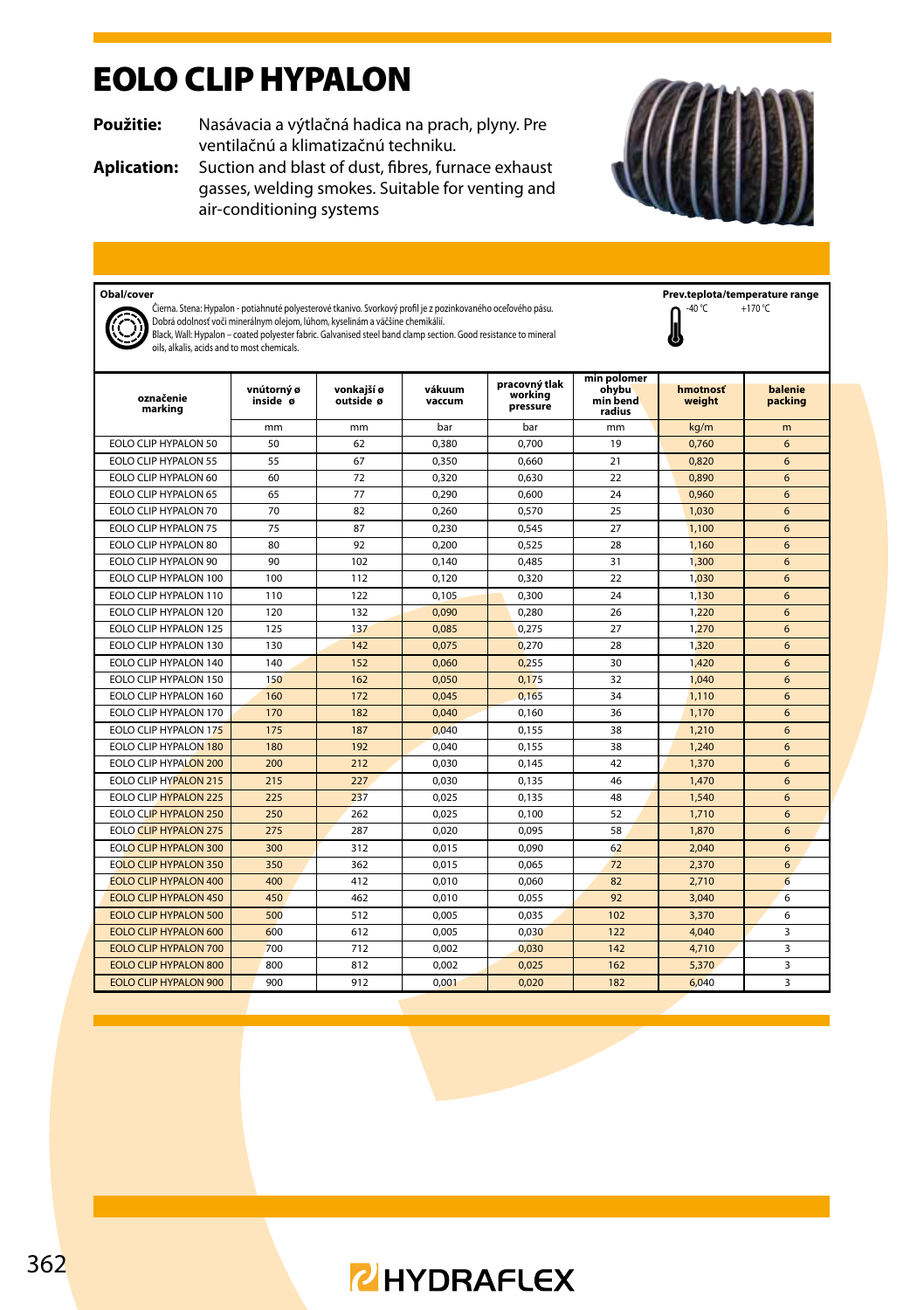### SILDUCT

**Použitie:** Hadica určená na nasávanie a výtlak studeného a horúceho vzduchu . Na výfukové plyny, priemyselné vetranie, automobilový a plastikársky priemysel.

**Aplication:** Suction and discharge of cold and hot air. For exhaust gas, Industrial ventilation, automotive, and plastic Industries.

| Obal/cover<br>Farba červená, konštrukcia: oceľová špirála, potiahnutá špeciálnou tkaninou impregnovanou silikónom. Vonkajší<br>profilový povraz zo sklenených vlákien.<br>Red, Construction: steel spiral coated with special neoprene impregnated fabric . Outside profiling glass fibre<br>rope. | $-60^{\circ}$ C        | Prev.teplota/temperature range<br>+270°C (max 300°C) |                                   |                                         |                    |                    |
|----------------------------------------------------------------------------------------------------------------------------------------------------------------------------------------------------------------------------------------------------------------------------------------------------|------------------------|------------------------------------------------------|-----------------------------------|-----------------------------------------|--------------------|--------------------|
| označenie<br>marking                                                                                                                                                                                                                                                                               | vnútorný ø<br>inside ø | vákuum<br>vaccum                                     | pracovný tlak<br>working pressure | min polomer<br>ohvbu<br>min bend radius | hmotnosť<br>weight | balenie<br>packing |
|                                                                                                                                                                                                                                                                                                    | mm                     | bar                                                  | bar                               | mm                                      | kg/m               | m                  |
| SILDUCT 25                                                                                                                                                                                                                                                                                         | 25                     | 0.53                                                 | 1.4                               | 12                                      | 0.120              | $\overline{4}$     |
| SILDUCT 32                                                                                                                                                                                                                                                                                         | 32                     | 0.50                                                 | 1.4                               | 16                                      | 0.130              | $\overline{4}$     |
| SILDUCT 38                                                                                                                                                                                                                                                                                         | 38                     | 0.50                                                 | 1.4                               | 19                                      | 0.165              | $\overline{4}$     |
| SII DUCT 41                                                                                                                                                                                                                                                                                        | 41                     | 0.45                                                 | 1.3                               | 21                                      | 0.177              | $\overline{4}$     |
| SILDUCT 51                                                                                                                                                                                                                                                                                         | 51                     | 0.44                                                 | 1.2                               | 25                                      | 0.250              | $\overline{4}$     |
| SILDUCT 63                                                                                                                                                                                                                                                                                         | 63                     | 0.40                                                 | 1.1                               | 31                                      | 0.300              | $\overline{4}$     |
| SILDUCT 70                                                                                                                                                                                                                                                                                         | 70                     | 0.35                                                 | 1.1                               | 35                                      | 0.395              | $\overline{4}$     |
| SILDUCT 83                                                                                                                                                                                                                                                                                         | 83                     | 0.30                                                 | 1.0                               | 41                                      | 0.470              | $\overline{4}$     |
| SILDUCT 89                                                                                                                                                                                                                                                                                         | 89                     | 0.29                                                 | 0.9                               | 44                                      | 0.495              | $\overline{4}$     |
| SILDUCT 102                                                                                                                                                                                                                                                                                        | 102                    | 0.26                                                 | 0.9                               | 51                                      | 0.570              | $\overline{4}$     |
| SILDUCT 121                                                                                                                                                                                                                                                                                        | 121                    | 0.19                                                 | 0.8                               | 60                                      | 0.760              | $\overline{4}$     |
| SILDUCT 127                                                                                                                                                                                                                                                                                        | 127                    | 0.17                                                 | 0.8                               | 63                                      | 0.805              | $\overline{4}$     |
| SILDUCT 152                                                                                                                                                                                                                                                                                        | 152                    | 0.14                                                 | 0.6                               | 76                                      | 1.050              | $\overline{4}$     |
| SILDUCT 160                                                                                                                                                                                                                                                                                        | 160                    | 0.14                                                 | 0.6                               | 80                                      | 1.090              | $\overline{4}$     |
| SILDUCT 178                                                                                                                                                                                                                                                                                        | 178                    | 0.12                                                 | 0.6                               | 89                                      | 0.570              | $\overline{4}$     |
| SILDUCT 203                                                                                                                                                                                                                                                                                        | 203                    | 0.07                                                 | 0.5                               | 101                                     | 1,380              | $\overline{4}$     |
| SII DUCT 254                                                                                                                                                                                                                                                                                       | 254                    | 0.05                                                 | 0.4                               | 127                                     | 1.650              | $\overline{4}$     |
| SILDUCT 305                                                                                                                                                                                                                                                                                        | 305                    | 0.03                                                 | 0.1                               | 152                                     | 2.000              | $\overline{4}$     |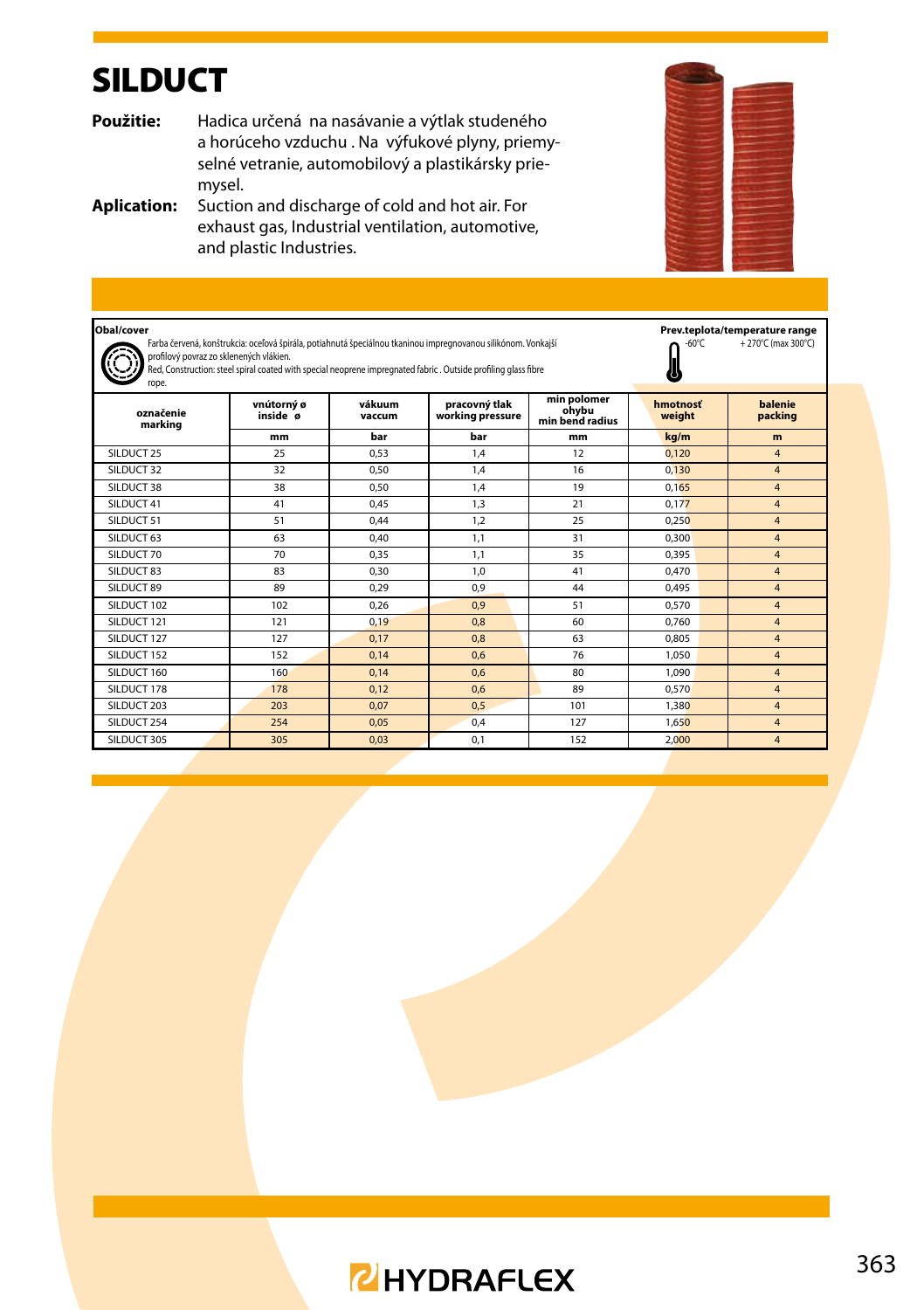### EOLO 400°C

**Použitie:** Nehorľavá hadica na odsávanie dymu, pár, plynov pri zváraní, splodín, prachu a vlákien.

**Aplication:** Flame retardant hose for suction of smokes, vapours, welding gasses, furnace exhaust, dust and fibres.



### **Obal/cover**



Sivá, svorkový profil z pozinkovaného oceľovéhpo pásu. Odolná voči vysokým teplotám až do 400 ° C. Nerezový drôt obalený špeciálnou sklennou tkaninou. Flexibilná a samozhášavá. Dobrá axiálna stlačiteľnosť 3:1. Grey, galvanized steel clamp profile. Resistant to high temperature up to 400°C. Stainless steel wire reinforced special coated glass fabric duct. Flexible and flame retardant. Good axial compressibility 3:1.

**Prev.teplota/temperature range**<br> **O** -60 °C +400 °C  $+400 °C$ 



| označenie<br>marking | vnútorný ø<br>inside ø | vonkajší ø<br>outside ø | vákuum<br>vaccum | min polomer<br>ohvbu<br>min bend radius | hmotnosť<br>weight | balenie<br>packing |
|----------------------|------------------------|-------------------------|------------------|-----------------------------------------|--------------------|--------------------|
|                      | mm                     | mm                      | bar              | mm                                      | kg/m               | m                  |
| EOLO 400°C 50        | 50                     | 62                      | 0.380            | 19                                      | 0.740              | 6                  |
| FOI O 400°C 55       | 55                     | 67                      | 0.350            | 21                                      | 0.800              | 6                  |
| EOLO 400°C 60        | 60                     | 72                      | 0.320            | 22                                      | 0.870              | 6                  |
| FOI O 400°C 65       | 65                     | 77                      | 0,290            | 24                                      | 0.940              | 6                  |
| EOLO 400°C 70        | 70                     | 82                      | 0,260            | 25                                      | 1.000              | 6                  |
| EOLO 400°C 75        | 75                     | 87                      | 0,230            | 27                                      | 1,070              | 6                  |
| EOLO 400°C 80        | 80                     | 92                      | 0,200            | 28                                      | 1.130              | 6                  |
| EOLO 400°C 90        | 90                     | 102                     | 0.140            | 31                                      | 1.260              | 6                  |
| EOLO 400°C 100       | 100                    | 112                     | 0.120            | 45                                      | 1.000              | 6                  |
| EOLO 400°C 110       | 110                    | 122                     | 0.105            | 49                                      | 1.090              | 6                  |
| EOLO 400°C 120       | 120                    | 132                     | 0.090            | 53                                      | 1.190              | 6                  |
| EOLO 400°C 125       | 125                    | 137                     | 0.085            | 55                                      | 1,230              | 6                  |
| EOLO 400°C 130       | 130                    | 142                     | 0,075            | 57                                      | 1,280              | 6                  |
| EOLO 400°C 140       | 140                    | 152                     | 0.060            | 61                                      | 1,380              | 6                  |
| EOLO 400°C 150       | 150                    | 162                     | 0.050            | 32                                      | 1.000              | 6                  |
| EOLO 400°C 160       | 160                    | 172                     | 0.045            | 34                                      | 1.070              | 6                  |
| EOLO 400°C 170       | 170                    | 182                     | 0.040            | 36                                      | 1.130              | 6                  |
| EOLO 400°C 175       | 175                    | 187                     | 0.040            | 38                                      | 1.160              | 6                  |
| EOLO 400°C 180       | 180                    | 192                     | 0.040            | 38                                      | 1,200              | 6                  |
| EOLO 400°C 200       | 200                    | 212                     | 0.030            | 42                                      | 1,320              | 6                  |
| EOLO 400°C 215       | 215                    | 227                     | 0.030            | 46                                      | 1,420              | 6                  |
| EOLO 400°C 225       | 225                    | 237                     | 0.025            | 48                                      | 1,480              | 6                  |
| EOLO 400°C 250       | 250                    | 262                     | 0.025            | 52                                      | 1.650              | 6                  |
| EOLO 400°C 275       | 275                    | 287                     | 0.020            | 58                                      | 1.810              | 6                  |
| EOLO 400°C 300       | 300                    | 312                     | 0.015            | 62                                      | 1.970              | 6                  |
| EOLO 400°C 350       | 350                    | 362                     | 0,015            | 72                                      | 2,290              | 6                  |
| EOLO 400°C 400       | 400                    | 412                     | 0.010            | 82                                      | 2.610              | 6                  |
| FOI O 400°C 450      | 450                    | 462                     | 0.010            | 92                                      | 2.930              | 6                  |
| EOLO 400°C 500       | 500                    | 512                     | 0.005            | 102                                     | 3.250              | 6                  |
| EOLO 400°C 600       | 600                    | 612                     | 0.004            | 122                                     | 3,890              | 3                  |
| EOLO 400°C 700       | 700                    | 712                     | 0,002            | 142                                     | 4,540              | 3                  |
| EOLO 400°C 800       | 800                    | 812                     | 0,002            | 162                                     | 5,180              | 3                  |
| FOI O 400°C 900      | 900                    | 912                     | 0.001            | 182                                     | 5.820              | 3                  |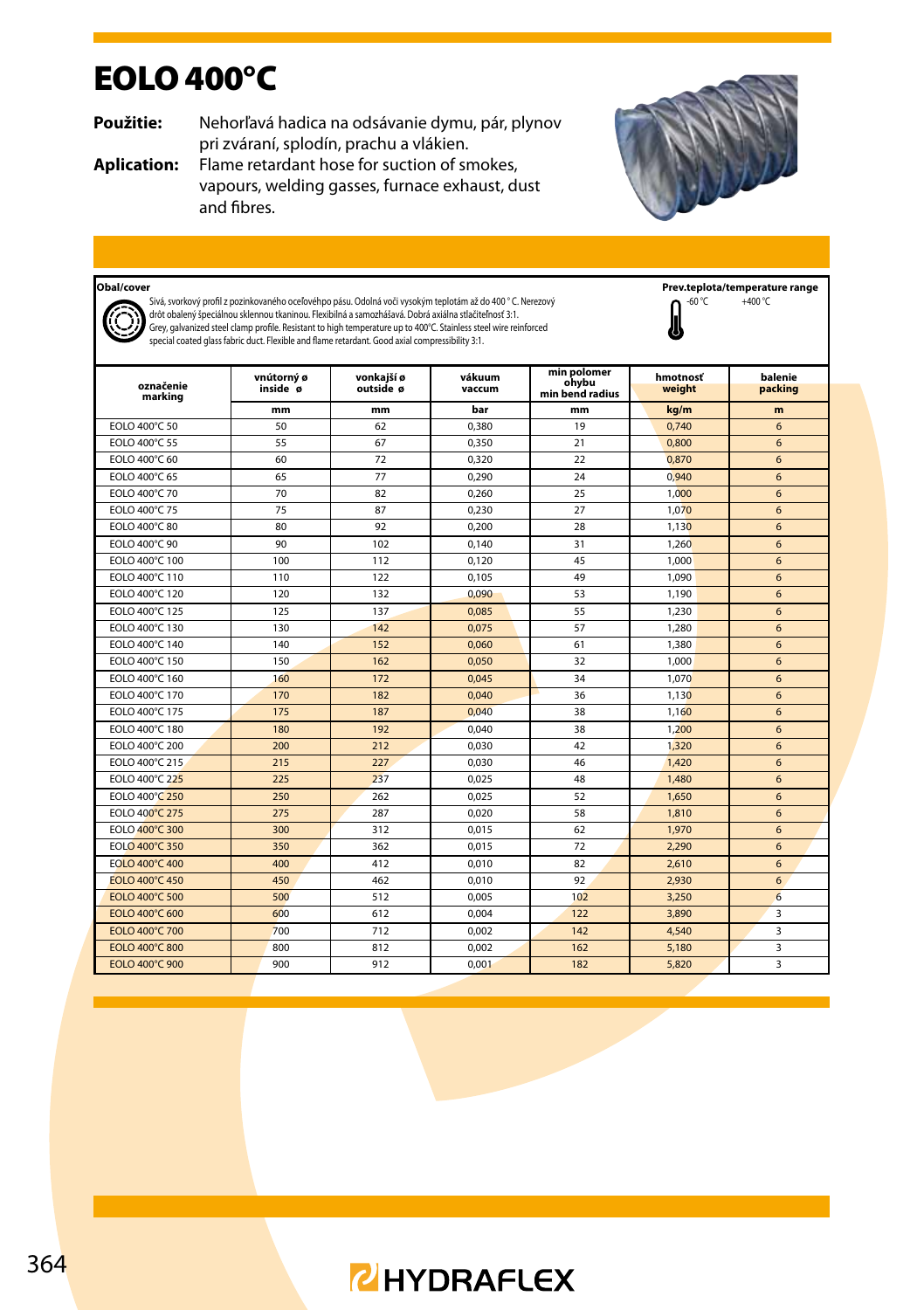### EOLO CLIP 450°C

**Použitie:** Hadica na odsávanie dymu, pár, zváracích plynov, splodín z pece, prachu. Na výrobu železa a ocele. Pre ventilačnú a klimatizačnú techniku.

**Aplication:** Suction of smokes, vapours, welding gasses, furnace exhaust, dust and fibres; iron and steel production. Suitable for venting and air-conditioning systems



| Obal/cover<br>Prev.teplota/temperature range<br>Stena je zvonku sivá a zvnútra biela. Špeciálne potiahnuté VA - vystužené sklenné tkanivo. Svorkový profil je z pozinkovaného oceľové-<br>$-60^{\circ}$ C<br>$+450^{\circ}$ C<br>ho pásu. Odolná voči vysokým teplotám až do 550 ° C. Samozhášavý.<br>Grey outside and White inside. Specially coated VA - reinforced glass fibre fabric. Galvanised steel band clamp section. Resistant to high<br>temperature peaks up to 550°C. Flame retardant. |                        |                  |                                      |                    |                    |  |  |
|-----------------------------------------------------------------------------------------------------------------------------------------------------------------------------------------------------------------------------------------------------------------------------------------------------------------------------------------------------------------------------------------------------------------------------------------------------------------------------------------------------|------------------------|------------------|--------------------------------------|--------------------|--------------------|--|--|
| označenie                                                                                                                                                                                                                                                                                                                                                                                                                                                                                           | vnútorný ø<br>inside ø | vákuum<br>vaccum | min polomer ohvbu<br>min bend radius | hmotnosť<br>weight | balenie<br>packing |  |  |
| marking                                                                                                                                                                                                                                                                                                                                                                                                                                                                                             | mm                     | bar              | mm                                   | kg/m               | m                  |  |  |
| EOLO CLIP 450°C 60                                                                                                                                                                                                                                                                                                                                                                                                                                                                                  | 60                     | 0.312            | 36                                   | 0.700              | $od$ 2m do 15 m    |  |  |
| EOLO CLIP 450°C 65                                                                                                                                                                                                                                                                                                                                                                                                                                                                                  | 65                     | 0,266            | 39                                   | 0,800              | od 2m do 15 m      |  |  |
| EOLO CLIP 450°C 70                                                                                                                                                                                                                                                                                                                                                                                                                                                                                  | 70                     | 0.229            | 42                                   | 0.900              | od 2m do 15 m      |  |  |
| EOLO CLIP 450°C 75                                                                                                                                                                                                                                                                                                                                                                                                                                                                                  | 75                     | 0.200            | 45                                   | 1.000              | od 2m do 15 m      |  |  |
| EOLO CLIP 450°C 80                                                                                                                                                                                                                                                                                                                                                                                                                                                                                  | 80                     | 0.175            | 48                                   | 1,000              | $od$ 2m do 15 m    |  |  |
| EOLO CLIP 450°C 90                                                                                                                                                                                                                                                                                                                                                                                                                                                                                  | 90                     | 0.139            | 54                                   | 1.200              | $od$ 2m do 15 m    |  |  |
| EOLO CLIP 450°C 100                                                                                                                                                                                                                                                                                                                                                                                                                                                                                 | 100                    | 0.112            | 60                                   | 1,300              | od 2m do 15 m      |  |  |
| EOLO CLIP 450°C 110                                                                                                                                                                                                                                                                                                                                                                                                                                                                                 | 110                    | 0.094            | 66                                   | 1,300              | od 2m do 15 m      |  |  |
| FOI O CLIP 450°C 120                                                                                                                                                                                                                                                                                                                                                                                                                                                                                | 120                    | 0.079            | 72                                   | 1,400              | $od$ 2m do 15 m    |  |  |
| EOLO CLIP 450°C 125                                                                                                                                                                                                                                                                                                                                                                                                                                                                                 | 125                    | 0.072            | 75                                   | 1,400              | $od$ 2m do 15 m    |  |  |
| EOLO CLIP 450°C 130                                                                                                                                                                                                                                                                                                                                                                                                                                                                                 | 130                    | 0.066            | 78                                   | 1.600              | od 2m do 15 m      |  |  |
| EOLO CLIP 450°C 140                                                                                                                                                                                                                                                                                                                                                                                                                                                                                 | 140                    | 0.058            | 84                                   | 1.600              | $od$ 2m do 15 m    |  |  |
| EOLO CLIP 450°C 150                                                                                                                                                                                                                                                                                                                                                                                                                                                                                 | 150                    | 0,050            | 90                                   | 1.800              | od 2m do 15 m      |  |  |
| EOLO CLIP 450°C 160                                                                                                                                                                                                                                                                                                                                                                                                                                                                                 | 160                    | 0.044            | 96                                   | 1,800              | $od$ 2m do 15 m    |  |  |
| EOLO CLIP 450°C 170                                                                                                                                                                                                                                                                                                                                                                                                                                                                                 | 170                    | 0.040            | 10 <sub>2</sub>                      | 2.000              | $od$ 2m do 15 m    |  |  |
| EOLO CLIP 450°C 175                                                                                                                                                                                                                                                                                                                                                                                                                                                                                 | 175                    | 0.038            | 105                                  | 2.100              | od 2m do 15 m      |  |  |
| EOLO CLIP 450°C 180                                                                                                                                                                                                                                                                                                                                                                                                                                                                                 | 180                    | 0,036            | 108                                  | 2,100              | od 2m do 15 m      |  |  |
| EOLO CLIP 450°C 200                                                                                                                                                                                                                                                                                                                                                                                                                                                                                 | 200                    | 0.029            | 120                                  | 2,300              | od 2m do 15 m      |  |  |
| EOLO CLIP 450°C 215                                                                                                                                                                                                                                                                                                                                                                                                                                                                                 | 215                    | 0.025            | 129                                  | 2,400              | od 2m do 15 m      |  |  |
| FOI O CLIP 450°C 225                                                                                                                                                                                                                                                                                                                                                                                                                                                                                | 225                    | 0.022            | 135                                  | 2,400              | od 2m do 15 m      |  |  |
| <b>EOLO CLIP 450°C 250</b>                                                                                                                                                                                                                                                                                                                                                                                                                                                                          | 250                    | 0.018            | 175                                  | 2.600              | od 2m do 15 m      |  |  |
| EOLO CLIP 450°C 275                                                                                                                                                                                                                                                                                                                                                                                                                                                                                 | 275                    | 0,015            | 193                                  | 0,270              | od 2m do 15 m      |  |  |
| <b>EOLO CLIP 450°C 300</b>                                                                                                                                                                                                                                                                                                                                                                                                                                                                          | 300                    | 0.013            | 210                                  | 2.750              | od 2m do 15 m      |  |  |
| EOLO CLIP 450°C 315                                                                                                                                                                                                                                                                                                                                                                                                                                                                                 | 315                    | 0.011            | 221                                  | 2,800              | od 2m do 15 m      |  |  |
| <b>EOLO CLIP 450°C 325</b>                                                                                                                                                                                                                                                                                                                                                                                                                                                                          | 325                    | 0.011            | 228                                  | 2,900              | od 2m do 15 m      |  |  |
| <b>EOLO CLIP 450°C 350</b>                                                                                                                                                                                                                                                                                                                                                                                                                                                                          | 350                    | 0.009            | 245                                  | 3.050              | od 2m do 15 m      |  |  |
| <b>EOLO CLIP 450°C 375</b>                                                                                                                                                                                                                                                                                                                                                                                                                                                                          | 375                    | 0.008            | 263                                  | 3,200              | od 2m do 15 m      |  |  |
| FOLO CLIP 450°C 400                                                                                                                                                                                                                                                                                                                                                                                                                                                                                 | 400                    | 0.007            | 280                                  | 3,400              | od $2m$ do $15m$   |  |  |
| FOLO CLIP 450°C 450                                                                                                                                                                                                                                                                                                                                                                                                                                                                                 | 450                    | 0.006            | 360                                  | 4.000              | $od$ 2m do 15 m    |  |  |
| <b>EOLO CLIP 450°C 500</b>                                                                                                                                                                                                                                                                                                                                                                                                                                                                          | 500                    | 0.005            | 400                                  | 4,500              | $od$ $2m$ do $15m$ |  |  |
| EOLO CLIP 450°C 600                                                                                                                                                                                                                                                                                                                                                                                                                                                                                 | 600                    | 0.004            | 480                                  | 5,600              | od 2m do 15 m      |  |  |
| FOLO CLIP 450°C 700                                                                                                                                                                                                                                                                                                                                                                                                                                                                                 | 700                    | 0.003            | 560                                  | 6.600              | od 2m do 15 m      |  |  |
| FOLO CLIP 450°C 800                                                                                                                                                                                                                                                                                                                                                                                                                                                                                 | 800                    | 0.003            | 640                                  | 7.600              | od 2m do 15 m      |  |  |
| <b>EOLO CLIP 450°C 900</b>                                                                                                                                                                                                                                                                                                                                                                                                                                                                          | 900                    | 0.002            | 720                                  | 8,600              | od 2m do 15 m      |  |  |

Poznámka: Možnosť dodania hadice aj na teplotu 650°C a 1000°C.<br>Note: The possibility to supply the hose for temperature 650° The possibility to supply the hose for temperature 650°C and 1000°C.